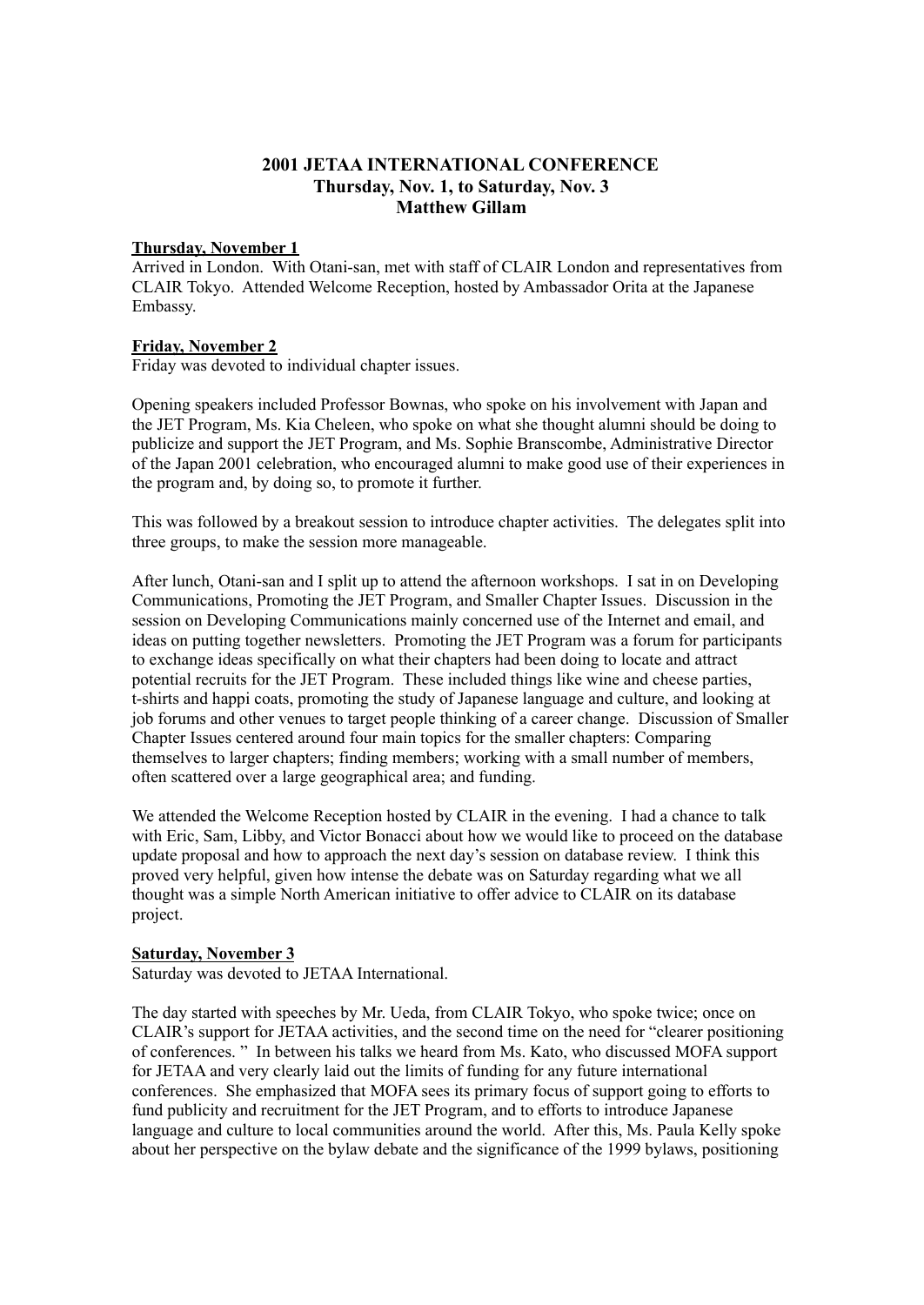JETAAi between the Japanese government and chapters as a representative body and support resource, the difficulties of ensuring reliable communications in an all-volunteer organization, and on the need to reexamine how conferences are structured and scheduled.

The rest of the morning was spent in breakout sessions to brainstorm about alternative ways to set up conferences and promote comprehensive dissemination of information. The nine groups then reported back on what they had discussed regarding these topics. There was a long list of both very general and very specific suggestions on how to improve information dissemination and conference activities.

Regional sessions took place after lunch. I helped out with the Country Representative elections for the U.S. Tracy Suzuki of US 12 / Portland and So-Young Kang of US 2 / New York were elected the new Country Reps for the coming year. US delegates also discussed things like using standardized email addresses and listserves for better communication.

The rest of the afternoon was spent in the parliamentary session for adopting bylaw amendments and electing new officers for JETAAi. The first amendment adopted states:

*In the case where a country has more than one Country Representative, Country Chapters will self determine a National method of establishing a representational district or population.*

The second amendment adopted states:

*In the event that there is no Conference on a given year, elections shall still be held via email.* Elections for Executive Committee members…shall be held *four* weeks prior to elections for Executive Officers.

Discussion then moved on to the effort to consolidate the two existing sets of bylaws. Opinions were split between those people who were obviously upset by finding out about the 1989 bylaws during the debate over the proposed JETAAi bylaws in Atlanta in 1998, and those people who saw this as a practical matter to be dealt with and moved beyond. There is obviously still quite a bit of misunderstanding regarding the original 1989 set of rules and regulations. A sub-committee was formed to investigate the matter of bylaw revision and amalgamation and report back in six months. It is chaired by Bill Higgins.

After this, Brazil was formally recognized as a new chapter by JETAAi. Then a group was formed to study how best to set up new chapters and grant them formal recognition, since there are still 27 countries that don't have any representation in JETAAi.

Next, there was a very heated discussion regarding the initiative that came out of the North American Workshop to review the databases used by CLAIR Tokyo and the various North American chapters and perhaps find a way to allow easier sharing of information. European countries especially were concerned that any new system would violate strict, new EU laws pertaining to protection of privacy. A sub-committee, chaired by Eric Nyhus, was formed to look into the feasibility of an international database.

Finally, a funding sub-committee was formed, chaired by So-Young Kang.

After this, the JETAAi Executive Officers stepped down and elections were conducted for new ones. Paula Kelly of Ireland is the new Chair. Antony Rikkers of Australia is the new Vice-chair. Julian Paisey of the UK is Treasurer. So-Young Kang is Secretary.

There were no volunteers for hosting next year's conference.